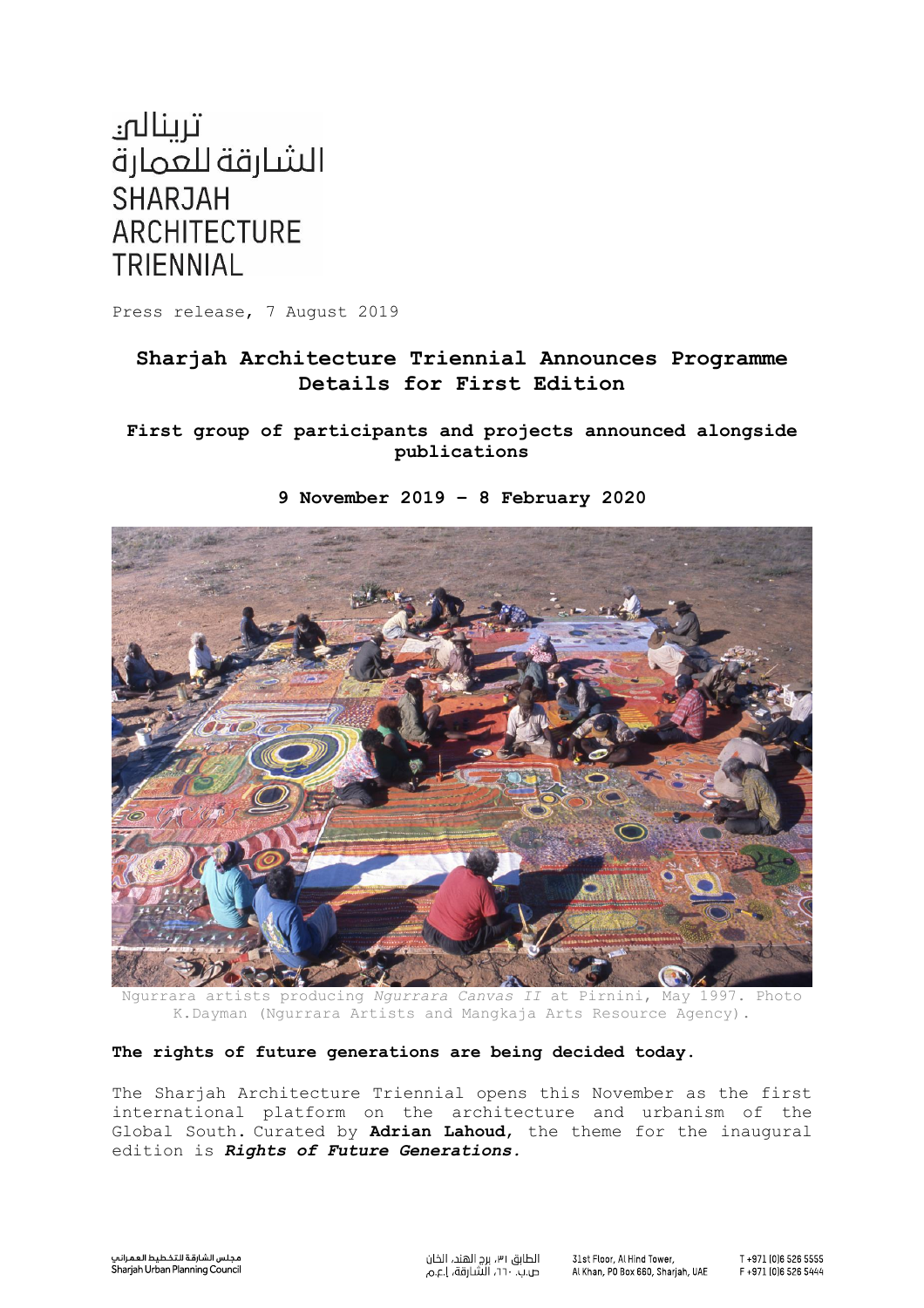The relationship between generations is at the heart of our struggle to avert a climate crisis. Architecture's role is pivotal because it shapes our co-existence with others, with kin that have passed and those yet to come.

Extractive relations between beings are reinforced by the social, technical and mental ecologies we inhabit, and that we continue to reproduce unthinkingly and unfeelingly. Without identifying the fact that the present state of affairs is not an accident of history, but rather a war waged against beings in order to condition them to accept their exploitation, we will never understand climate change on its proper terms – as a symptom of the eradication of alternative perspectives on what it means to live and to co-exist with others.

Yet, alternative perspectives courageously struggle to survive everywhere we turn. The Triennial is an archipelago of such struggles drawn from across the Global South. Their stories are – in the words of the Uluru Statement from the Heart – a gift to those who are ready to receive them. They indicate enduring sites of experimentation against extractive social orders. Their rebellion against extinction has been going on for centuries. The task faced by architects is to align themselves with these struggles in order to imagine what is possible beyond the existing arrangement of things. *Rights of Future Generations* sets out to rethink fundamental questions about architecture and its power to create and sustain alternative modes of existence.

The Triennial is pleased to announce the first group of projects, which includes collaborations among architects, artists, engineers, activists, performers, choreographers, scientists, musicians, and anthropologists. A full list of participants will be announced in September. The Triennial also announces the loan of the *Ngurrara Canvas II*, a monumental painting used as proof of Aboriginal land tenure, marking only the second time that this unique artwork will be exhibited outside Australia.

## **Select Participants & Projects**

More than a thousand years old, the Atacama lines and geoglyphs embody pre-Hispanic representations of the relationship with the underground and its resources. As such, they carry strong consequences for genealogy and ownership. **Alonso Barros**, **Gonzalo Pimentel**, and **Juan Gili** from the Fundación Desierto de Atacama, with **Mauricio Hidalgo** from the Quechua people of Huatacondo (Tarapacá, Chile), use this history to support indigenous struggles against mining companies and the Chilean State – so as to preserve the Quechua land and its history.

Europeans saw the desert as a failed forest. Yet for centuries, Bedouin societies thrived through their extensive knowledge of plants that flourish in arid environments. Artist duo **Cooking Sections** (Alon Schwabe and Daniel Fernández Pascual) reimagine the role of desert plants, challenging the idea of the desert as a bare landscape. Working with engineering practice **AKT II**, they are prototyping a new model of non-irrigated urban gardens for Sharjah and other cities in arid environments.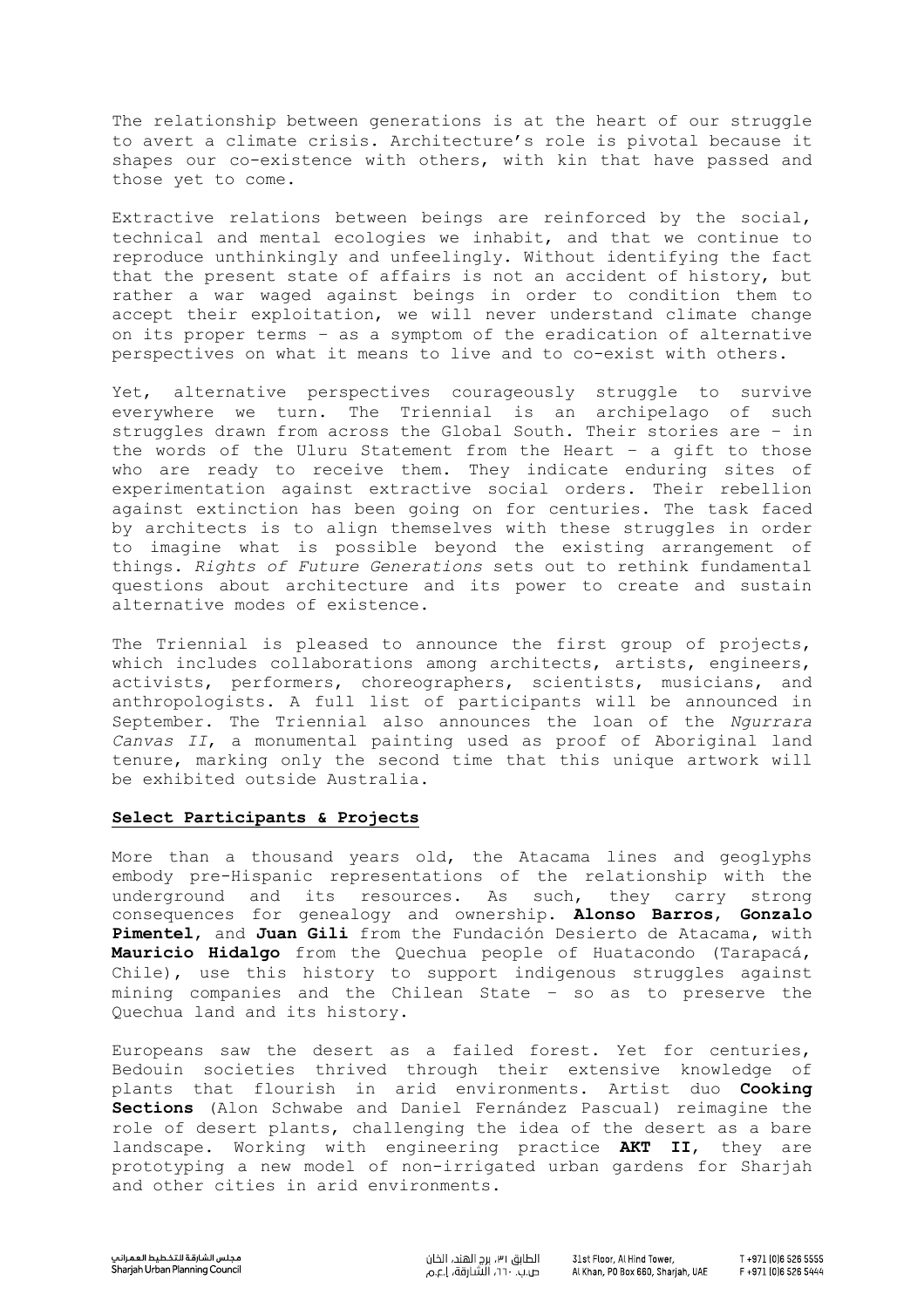Architect **Dima Srouji,** sound artist **Dirar Kalash**, archaeologist and anthropologist **Silvia Truini**, anthropologist **Nadia Abu El-Haj**, and lawyer **Shahrazad Odeh** look at the displacement of archaeological fragments and the constant alteration of their context in Sebastia, Palestine. Asking how to resist the future manipulation of the ground, the team proposes a sonic construction of the constantly shifting terrain.

In its various manifestations throughout history, the architectural element of the platform has been a mediation between social formations and the ground – whether as house plinth, temple basement, or theatre stage. Architecture office **DOGMA** investigates historical examples of platforms – such as the Aboriginal Bora rings, Ancient Greek threshing floors, the stairs of the Apadana in Persepolis, and Adolphe Appia's eurhythmic spaces – to understand the meaning of a quintessential and yet overlooked architectural element. A new commission by DOGMA in the centre of Sharjah will engage with the thriving public space of the city.

**Felicity Scott** and **Mark Wasiuta** unearth the archives of the audiovisual programme that was part of Habitat, the UN Conference on Human Settlements held in Vancouver in 1976. Looking at the visual culture and knowledge structures that Habitat aspired to produce, Scott and Wasiuta examine the mechanisms of international aid and the construction of an imaginary of the Global South.

Architect **Francesco Sebregondi** and queer theorist **Jasbir K. Puar** research practices of maiming and containment in Palestine, particularly in the context of the brutal repression of the Great Return March protests in Gaza. Their joint project exposes the condition of the Israel/Gaza border as a site where new techniques of biopolitical, infrastructural, and urban control are currently being trialled.

Named after the French diplomat responsible for the Suez Canal, the Lessepsian migration connected the marine ecology of the Red Sea to the Mediterranean, changing both forever. In a three-act performance coinciding with the 150th anniversary of the Canal's opening, the **HaRaKa Platform/Adham Hafez Company** (Adham Hafez, Mohsen Binali, Mona Gamil, Lamia Gouda, Adam Kucharski, and Donia Massoud) explores the legacies of its construction by looking at the intergenerational migration of animal species and dance gestures.

The Ganges Delta is a place dominated by fluidity and movement of land and water. At the confluence of the Padma, Jamuna, and Meghna rivers, the line between water and land is indistinguishable due to tidal dominance. Water inflates during the monsoon, expanding territory, swallowing the banks and everything on it. This condition has produced a peculiar case of intergenerational inhabitation and land title, where the collective memories of older generations inform descendants about their possessions submerged in the water. **Marina Tabassum** and associates chart the paradoxical relationships of dry and wet culture, oral history and land title which define the unique condition of this unsettled landscape.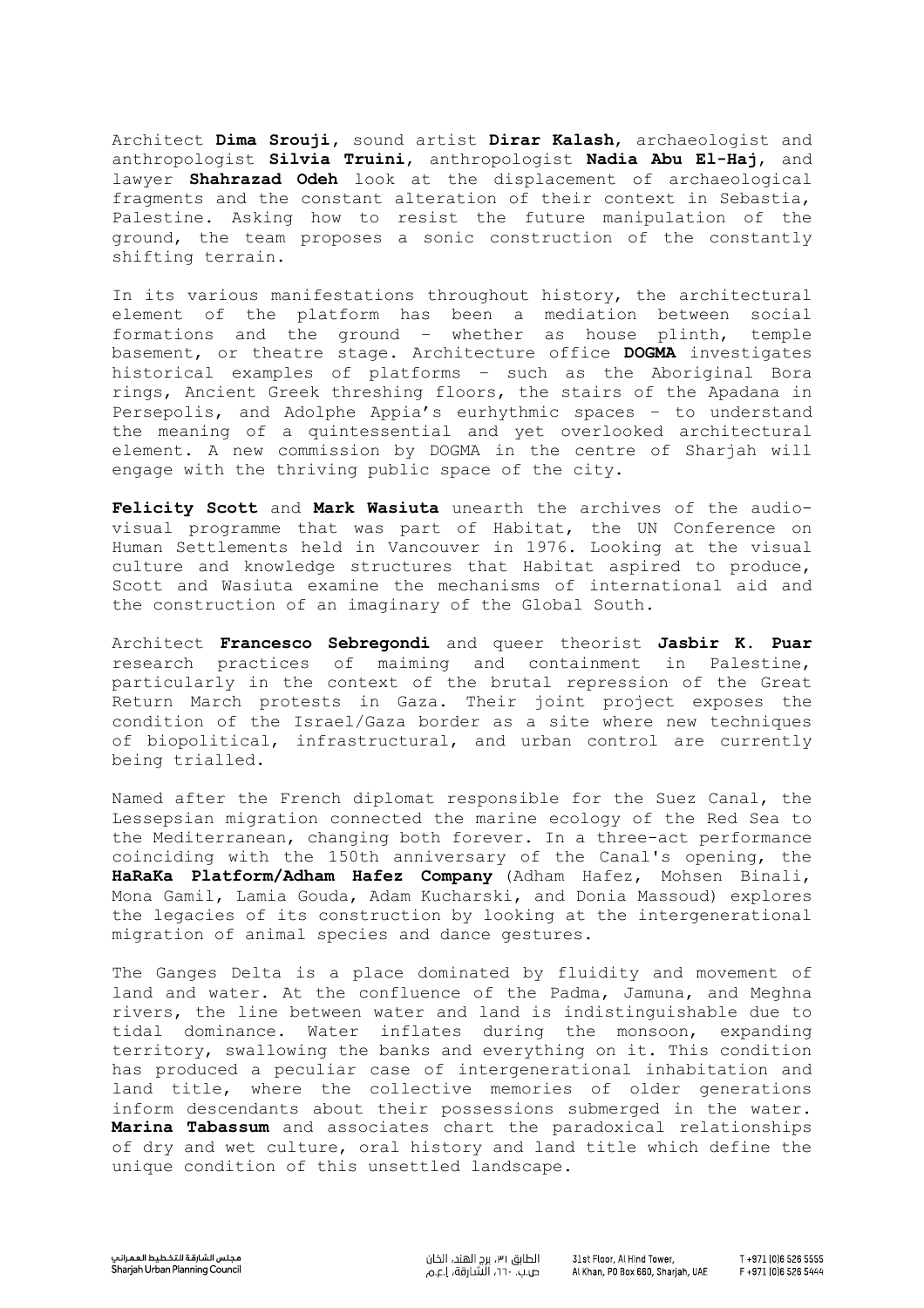Visual artist **Marwa Arsanios** is continuing her work on the relation between feminism, land rights, and ecological activism. She is working with ecofeminist political groups that practice communal farming, such as the Kurdish autonomous women's movement in Northern Syria, Grupo Semillas in Tolima, Colombia, and DESMI in Chiapas, Mexico. Focusing on the localised knowledge of the land, Arsanios calls into question longstanding associations of womanhood and nature in terms of fertility and nation building.

Wooden sailing vessels, or *dhows*, have crossed the Indian Ocean for centuries, creating a geography of trade that connects India, Iran, the Gulf coast and East Africa. The dhows predate European imperialism, and continue to thrive by operating in the gaps of global shipping routes. Anthropologist **Nidhi Mahajan** charts these networks, examining relations of kinship, domesticity, patronage and debt that are formed through and on the dhows.

**Public Works** looks at the architecture of the so-called maid's room, which is common in Lebanese homes. Through this particular interior, they confront the structural marginalisation of migrant domestic workers through the Kafala system. Relying on historical accounts, archival documentation, legal research, and interviews, their project targets the audience's individual responsibilities – whether as sponsors of domestic workers, architects, law-makers, or as beneficiaries of a normalized system.

*Mehr* is a Farsi word that translates to compassion. It is also the name of the largest public housing scheme of the Islamic Republic, constituting 2.3 million nuclear-family dwelling units spread across the territory of Iran. Using the Mehr as a base, architect **Samaneh Moafi** develops a project in collaboration with **Platform 28**, **WORKNOT!** collective, **Mhamad Safa, Maria Bessarabova** and the residents of Mehr in Dowltabad, Esfahan. The project sets out to challenge the structures of state patronage and male patriarchy in working-class homes. Organising a workshop and deploying performative methods, the work reclaims domesticity as a space for collective rituals and alternative forms of dwelling.

A trans-disciplinary team from Indonesia, Singapore, and Switzerland has come together to investigate the story of the *subak* – the complex irrigation system of Bali that has, thanks to the close cooperation of farmers and priests, held the island in a balance for a thousand years. Composers **Vivian Wang** and **Dewa Alit**, artist collective **U5**, and architects **Li Tavor**, **Alessandro Bosshard**, and **Matthew van der Ploeg**, working with **Adam Jasper** at ETH Zürich, explore the homologies of landscape, time, and music. The project recounts how the hydraulic and cultural landscape of the *subak* became one of the first sites of resistance to the so-called Green Revolution.

*Ngurrara Canvas II* is a 10 x 8 metre painting that was produced in 1997 by a group of forty artist-claimants in support of their native title claim over vast stretches of the Great Sandy Desert in Western Australia. It is the largest and one of only several examples where painting has been used as proof of Aboriginal land tenure and native title. *NCII* embodies intergenerational Aboriginal relationships to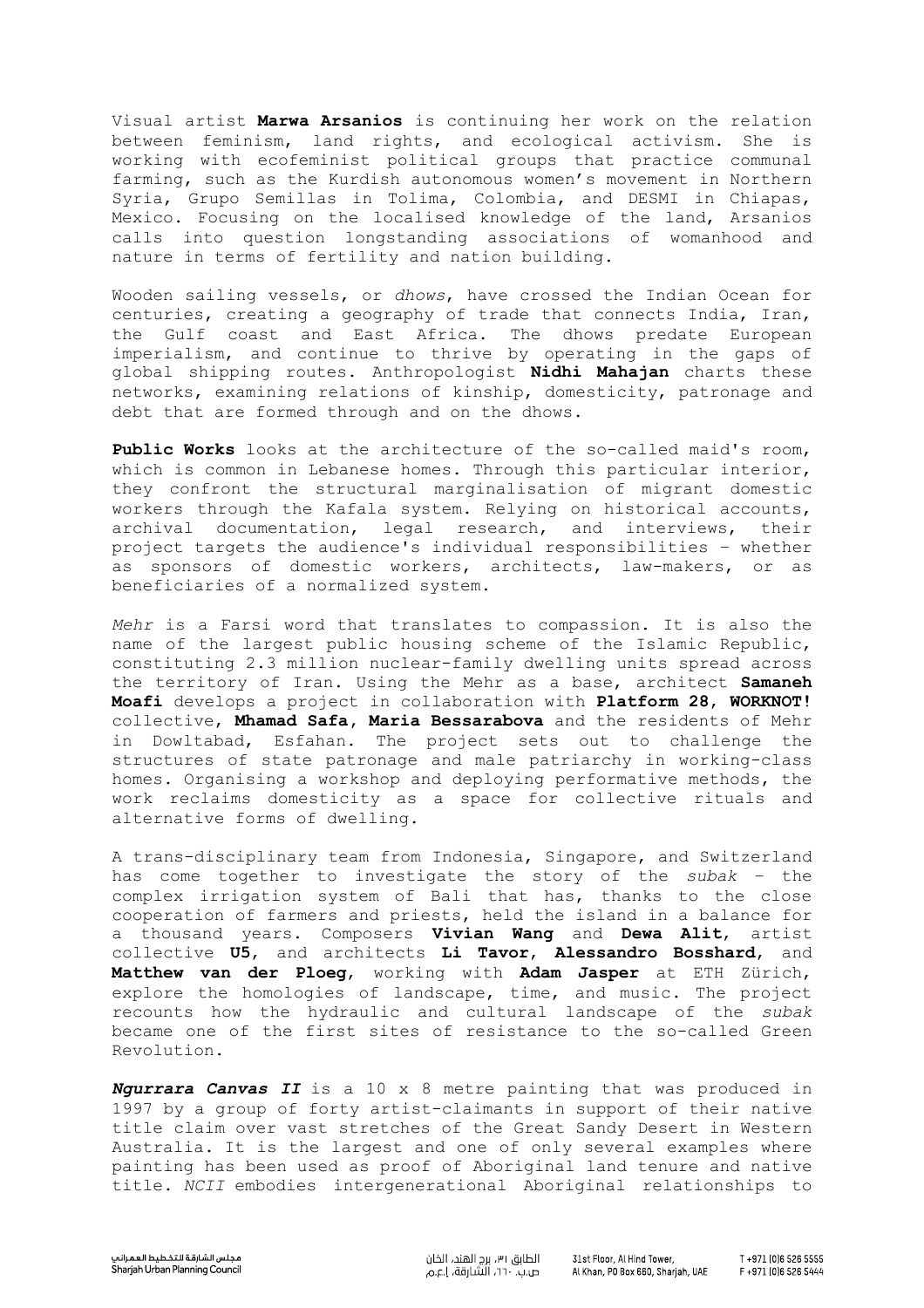country, through its depiction of the unifying feature of *jila,* the permanent waterholes that underpin law and ceremony for Ngurrara people. It will be presented in Sharjah alongside newly commissioned work on the legal history of the native title hearing.

Artists: **Manmarriya Daisy Andrews, Munangu Huey Bent, Ngarta Jinny Bent, Waninya Biddy Bonney, Nyuju Stumpy Brown, Pajiman Warford Budgieman, Jukuna Mona Chuguna, Raraj David Chuguna, Tapiri Peter Clancy, Jijijar Molly Dededar, Purlta Maryanne Downs, Kurtiji Peter Goodijie, Kuji Rosie Goodjie, Yirrpura Jinny James, Nyangarni Penny K-Lyon, Luurn Willy Kew, Kapi Lucy Kubby, Monday Kunga Kunga, Milyinti Dorothy May, Ngarralja Tommy May, Murungkurr Terry Murray, Mawukura Jimmy Nerrimah, Ngurnta Amy Nuggett, Japarti Joseph Nuggett, Nanjarn Charlie Nunjun, Yukarla Hitler Pamba, Parlun Harry Bullen, Kurnti Jimmy Pike, Killer Pindan, Miltja Thursday Pindan, Pulikarti Honey Bulagardie, Nada Rawlins, Ngumumpa Walter Rose, Kulyukulyu Trixie Shaw, Pijaji Peter Skipper, Jukuja Dolly Snell, Ngirlpirr Spider Snell, Mayapu Elsie Thomas, George Tuckerbox, and Wajinya Paji Honeychild Yankarr**.

#### **Publications**

The inaugural Sharjah Architecture Triennial is developing an unconventional, collaborative editorial model that aspires to decentralise the act of publishing, and to foster new conversations beyond the field of architecture. A sequence of publications both in print and online will combine different formats, temporalities, and genres, challenging the idea of the exhibition catalogue.

*Rights of Future Generations: Conditions* is an editorial collaboration with a leading group of critical and independent media platforms from the Middle East and beyond. A series of new essays authored by the Triennial participants, *Conditions* explores sites of environmental struggle and social experimentation from across the Global South – both anticipating and complementing the exhibition. The essays will be published online between August and November 2019 on [Ajam Media Collective,](https://ajammc.com/) [ArtReview,](https://artreview.com/) [e-flux architecture,](https://www.e-flux.com/architecture/) [Mada Masr,](https://madamasr.com/en/) and others to be announced. A feed of the entire series will be available on the Triennial's website.

*Conditions* will also be a printed book, to be published on 9 November 2019 to coincide with the opening of the Triennial. A second volume, *Rights of Future Generations: Propositions*, will be published in spring 2020. It will feature documentation of the inaugural exhibition, alongside newly commissioned texts and translations, expanding and reflecting on the theme. The two volumes will appear in a double edition of English and Arabic. The Triennial is pleased to announce [Morcos Key](https://morcoskey.com/) as its editorial designer.

- ENDS -

**Press Office**